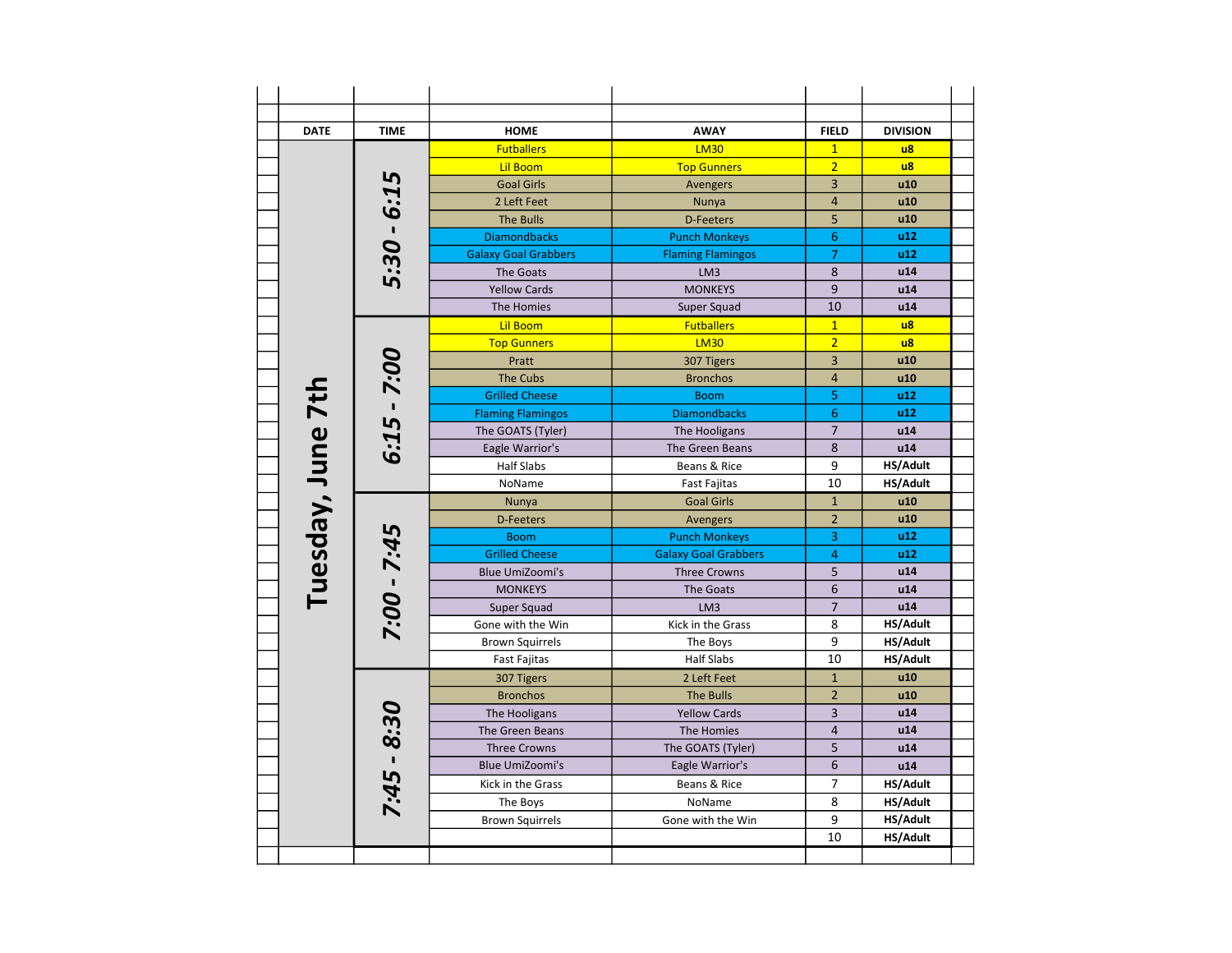| <b>DATE</b>        | <b>TIME</b>   | <b>HOME</b>                 | <b>AWAY</b>                 | <b>FIELD</b>    | <b>DIVISION</b> |
|--------------------|---------------|-----------------------------|-----------------------------|-----------------|-----------------|
|                    |               | <b>Futballers</b>           | <b>Top Gunners</b>          | $\mathbf{1}$    | $\overline{u}$  |
|                    |               | <b>LM30</b>                 | <b>Lil Boom</b>             | $\overline{2}$  | $\overline{u}$  |
|                    |               | <b>Goal Girls</b>           | <b>D-Feeters</b>            | $\overline{3}$  | u10             |
|                    |               | Nunya                       | 307 Tigers                  | $\overline{4}$  | u10             |
|                    |               | Avengers                    | <b>Bronchos</b>             | 5               | u10             |
|                    |               | 2 Left Feet                 | <b>The Cubs</b>             | 6               | u10             |
|                    | 5:30 - 6:15   | <b>Diamondbacks</b>         | <b>Boom</b>                 | $\overline{7}$  | u12             |
|                    |               | <b>Flaming Flamingos</b>    | <b>Grilled Cheese</b>       | 8               | u12             |
|                    |               | The Goats                   | Super Squad                 | 9               | u14             |
|                    |               | <b>MONKEYS</b>              | The Hooligans               | 10              | u14             |
|                    |               | <b>Futballers</b>           | <b>LM30</b>                 | $\mathbf{1}$    | $\overline{u}$  |
|                    |               | <b>Lil Boom</b>             | <b>Top Gunners</b>          | $\overline{2}$  | $\overline{u}$  |
|                    |               | <b>The Bulls</b>            | Pratt                       | $\overline{3}$  | u10             |
|                    |               | 307 Tigers                  | <b>Goal Girls</b>           | $\overline{4}$  | u10             |
|                    | $6:15 - 7:00$ | <b>Punch Monkeys</b>        | <b>Galaxy Goal Grabbers</b> | 5               | u12             |
|                    |               | <b>Grilled Cheese</b>       | <b>Diambondbacks</b>        | 6               | u12             |
|                    |               | LM3                         | The Green Beans             | $\overline{7}$  | u14             |
|                    |               | <b>Yellow Cards</b>         | <b>Three Crowns</b>         | 8               | u14             |
|                    |               | The Homies                  | <b>Blue UmiZoomi's</b>      | 9               | u14             |
| Thursday, June 9th |               | <b>Half Slabs</b>           | Kick in the Grass           | 10              | HS/Adult        |
|                    |               | Pratt                       | The Cubs                    | $\mathbf{1}$    | u10             |
|                    |               | <b>Bronchos</b>             | <b>D-Feeters</b>            | $\overline{2}$  | u10             |
|                    |               | <b>Galaxy Goal Grabbers</b> | <b>Boom</b>                 | 3               | u12             |
|                    | 7:00 - 7:45   | The GOATS (Tyler)           | <b>Eagle Warriors</b>       | $\overline{4}$  | u14             |
|                    |               | The Hooligans               | <b>The Goats</b>            | 5               | u14             |
|                    |               | The Green Beans             | Super Squad                 | 6               | u14             |
|                    |               | <b>Three Crowns</b>         | <b>MONKEYS</b>              | $\overline{7}$  | u14             |
|                    |               | <b>Fast Fajitas</b>         | The Boys                    | 8               | HS/Adult        |
|                    |               | Beans & Rice                | <b>Brown Squirrels</b>      | 9               | HS/Adult        |
|                    |               | NoName                      | Gone with the Win           | 10              | HS/Adult        |
|                    |               | <b>The Cubs</b>             | Nunya                       | $\mathbf{1}$    | u10             |
|                    |               | Pratt                       | Avengers                    | $\overline{2}$  | u10             |
|                    |               | LM <sub>3</sub>             | <b>Blue UmiZoomi's</b>      | 3               | u14             |
|                    |               | Eagle Warrior's             | <b>Yellow Cards</b>         | $\overline{4}$  | u14             |
|                    | $7:45 - 8:30$ | The GOATS(Tyler)            | The Homies                  | 5               | u14             |
|                    |               | The Goats                   | The Green Beans             | $6\phantom{1}6$ | u14             |
|                    |               | The Boys                    | <b>Half Slabs</b>           | $\overline{7}$  | HS/Adult        |
|                    |               | Kick in the Grass           | <b>Brown Squirrels</b>      | 8               | HS/Adult        |
|                    |               | Gone with the Win           | <b>Fast Fajitas</b>         | 9               | HS/Adult        |
|                    |               | Beans & Rice                | NoName                      | 10              | HS/Adult        |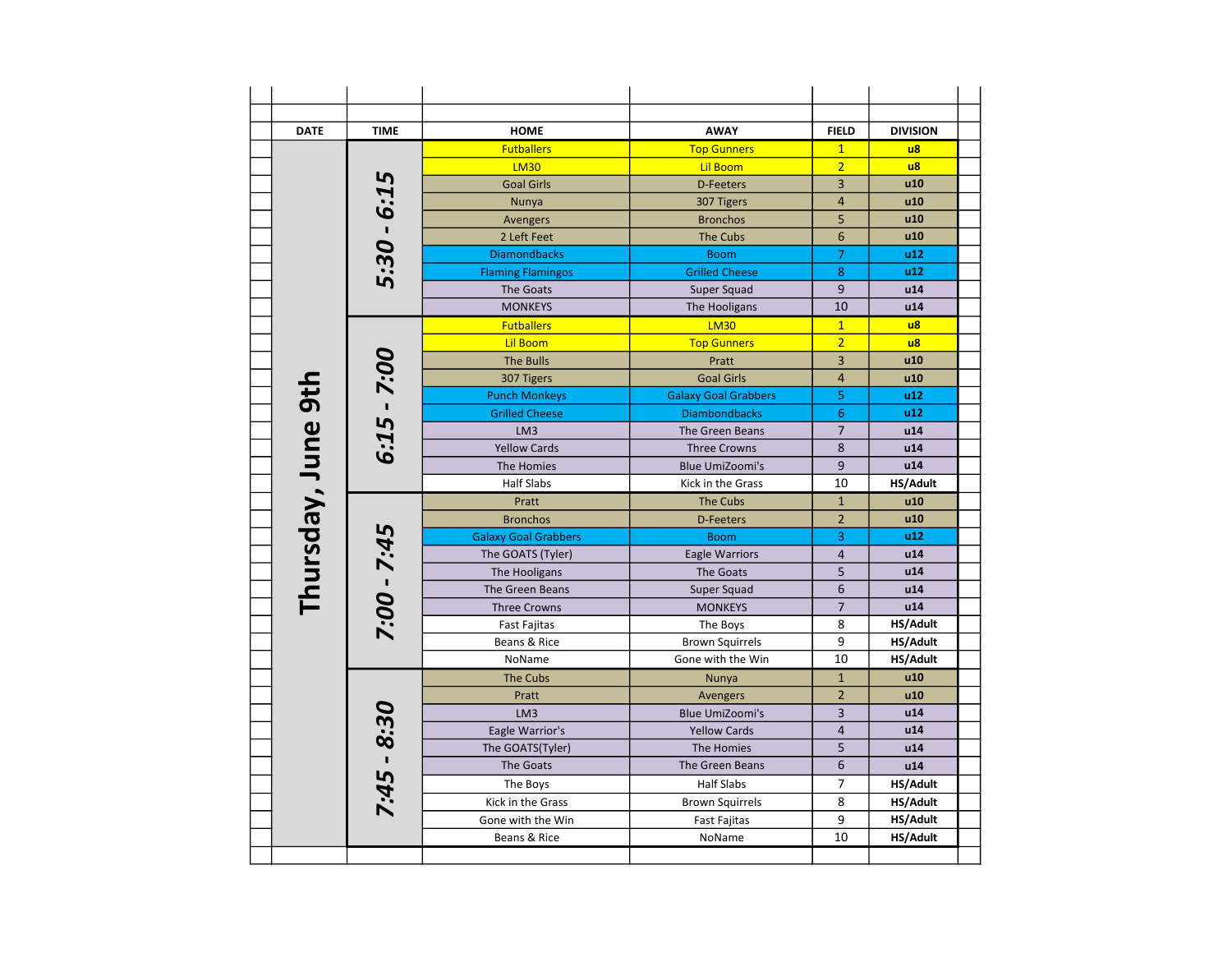| <b>DATE</b>   | <b>TIME</b>   | <b>HOME</b>                 | <b>AWAY</b>                 | <b>FIELD</b>     | <b>DIVISION</b> |
|---------------|---------------|-----------------------------|-----------------------------|------------------|-----------------|
|               |               | <b>Lil Boom</b>             | <b>Futballers</b>           | $\mathbf{1}$     | $\overline{u}$  |
|               |               | <b>Top Gunners</b>          | <b>LM30</b>                 | $\overline{2}$   | $\overline{u}$  |
|               |               | The Bulls                   | 2 Left Feet                 | $\overline{3}$   | u10             |
|               |               | <b>Goal Girls</b>           | <b>Bronchos</b>             | $\overline{4}$   | u10             |
|               |               | 307 Tigers                  | <b>The Cubs</b>             | 5                | u10             |
|               |               | <b>Punch Monkeys</b>        | <b>Flaming Flamingos</b>    | $\boldsymbol{6}$ | u12             |
|               | $5.30 - 6.15$ | <b>Diamondbacks</b>         | <b>Galaxy Goal Grabbers</b> | $\overline{7}$   | u12             |
|               |               | The Hooligans               | <b>Three Crowns</b>         | 8                | u14             |
|               |               | Super Squad                 | <b>Blue UmiZoomi's</b>      | 9                | u14             |
|               |               | <b>Half Slabs</b>           | <b>Brown Squirrels</b>      | 10               | HS/Adult        |
|               |               | <b>Futballers</b>           | <b>LM30</b>                 | $\mathbf{1}$     | $\overline{u}$  |
|               |               | <b>Lil Boom</b>             | <b>Top Gunners</b>          | $\overline{2}$   | $\overline{u}$  |
|               |               | <b>D-Feeters</b>            | Pratt                       | 3                | u10             |
|               |               | Nunya                       | <b>The Bulls</b>            | $\overline{4}$   | u10             |
| <b>14th</b>   | $6:15 - 7:00$ | <b>Punch Monkeys</b>        | <b>Grilled Cheese</b>       | 5                | u12             |
|               |               | <b>Boom</b>                 | <b>Flaming Flamingos</b>    | 6                | u12             |
|               |               | <b>MONKEYS</b>              | Eagle Warrior's             | $\overline{7}$   | u14             |
|               |               | LM3                         | The GOATS(Tyler)            | 8                | u14             |
|               |               | The Boys                    | Gone with the Win           | 9                | HS/Adult        |
|               |               | Kick in the Grass           | NoName                      | 10               | HS/Adult        |
| Tuesday, June |               |                             |                             | $\overline{1}$   | u10             |
|               |               | Avengers                    | 2 Left Feet                 | $\overline{2}$   | u10             |
|               |               | The Cubs                    | <b>Goal Girls</b>           | 3                |                 |
|               | 7:00 - 7:45   |                             |                             |                  | u10             |
|               |               | <b>Diamondbacks</b>         | <b>Punch Monkeys</b>        | $\overline{4}$   | u12             |
|               |               | <b>Galaxy Goal Grabbers</b> | <b>Flaming Flamingos</b>    | 5                | u12             |
|               |               | <b>Yellow Cards</b>         | The Homies                  | $6\phantom{1}6$  | u14             |
|               |               | <b>Three Crowns</b>         | The Goats                   | $\overline{7}$   | u14             |
|               |               | <b>Blue UmiZoomi's</b>      | The Green Beans             | 8                | u14             |
|               |               | Fast Fajitas                | Beans & Rice                | 9                | HS/Adult        |
|               |               | Gone with the Win           | <b>Half Slabs</b>           | 10               | HS/Adult        |
|               |               | Pratt                       | <b>Bronchos</b>             | $\mathbf 1$      | u10             |
|               |               | <b>The Bulls</b>            | 307 Tigers                  | $\overline{2}$   | u10             |
|               |               | Eagle Warrior's             | The Hooligans               | 3                | u14             |
|               |               | Super Squad                 | The GOATS(Tyler)            | $\overline{4}$   | u14             |
|               | $7:45 - 8:30$ | The Homies                  | <b>MONKEYS</b>              | 5                | u14             |
|               |               | <b>Yellow Cards</b>         | LM <sub>3</sub>             | $\boldsymbol{6}$ | u14             |
|               |               | <b>The Goats</b>            | <b>Blue UmiZoomi's</b>      | $\overline{7}$   | u14             |
|               |               | NoName                      | <b>Brown Squirrels</b>      | 8                | HS/Adult        |
|               |               | Beans & Rice                | The Boys                    | 9                | HS/Adult        |
|               |               | <b>Fast Fajitas</b>         | Kick in the Grass           | 10               | <b>HS/Adult</b> |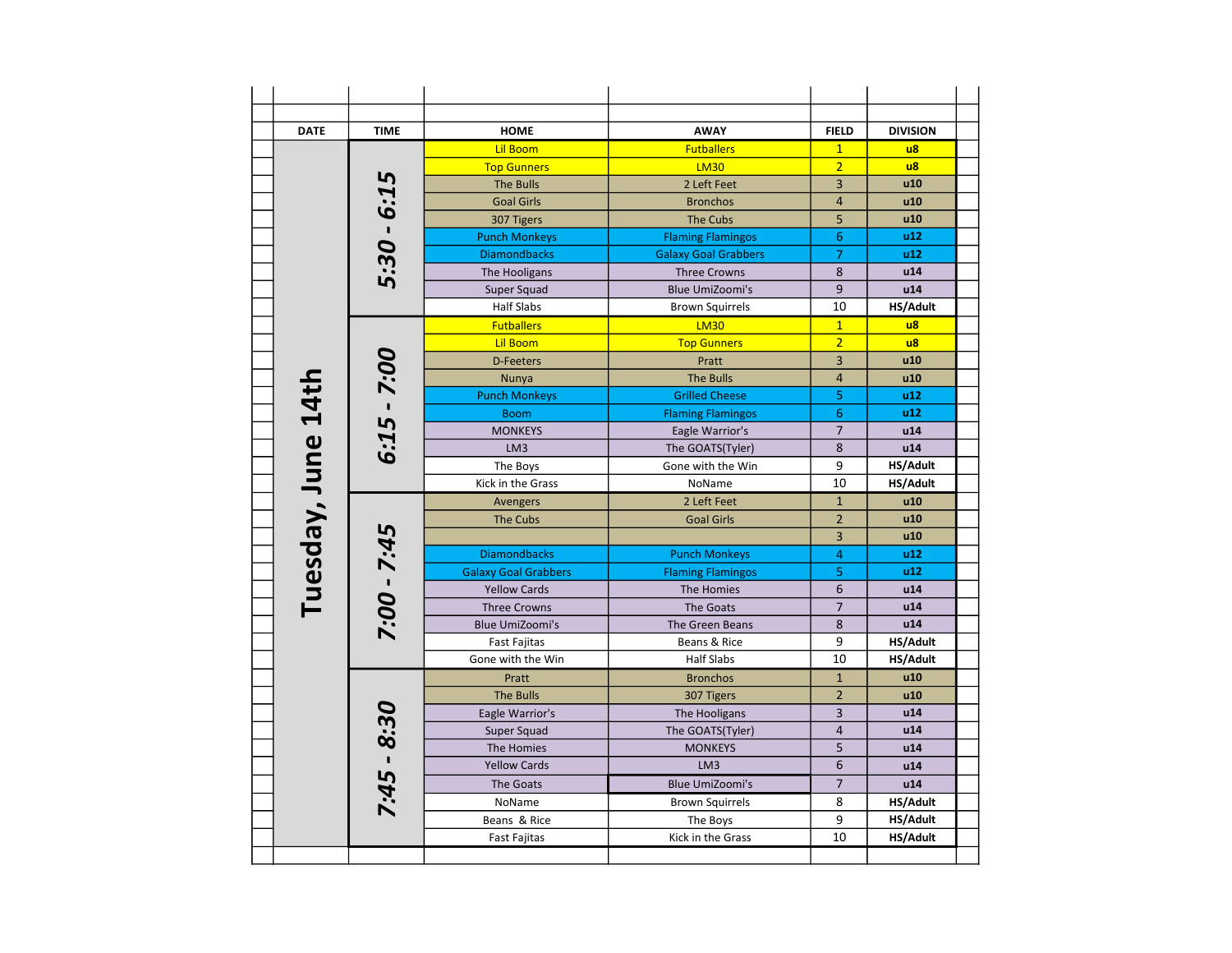| <b>DATE</b>         | <b>TIME</b>   | <b>HOME</b>                 | <b>AWAY</b>                 | <b>FIELD</b>             | <b>DIVISION</b> |
|---------------------|---------------|-----------------------------|-----------------------------|--------------------------|-----------------|
|                     |               | <b>Futballers</b>           | <b>Top Gunners</b>          | $\mathbf{1}$             | $\overline{u}$  |
|                     |               | <b>LM30</b>                 | <b>Lil Boom</b>             | $\overline{2}$           | $\overline{u}$  |
|                     |               | 2 Left Feet                 | <b>D-Feeters</b>            | 3                        | u10             |
|                     |               | <b>Avengers</b>             | Nunya                       | $\overline{4}$           | u10             |
|                     |               | <b>Goal Girls</b>           | Pratt                       | 5                        | u10             |
|                     |               | <b>The Bulls</b>            | <b>The Cubs</b>             | 6                        | u10             |
|                     | 5:30 - 6:15   | <b>Flaming Flamingos</b>    | <b>Diamondbacks</b>         | $\overline{7}$           | u12             |
|                     |               | <b>Grilled Cheese</b>       | <b>Galaxy Goal Grabbers</b> | 8                        | u12             |
|                     |               | <b>Three Crowns</b>         | Eagle Warrior's             | 9                        | u14             |
|                     |               | The Green Beans             | The GOATS(Tyler)            | 10                       | u14             |
|                     |               | <b>Lil Boom</b>             | <b>Futballers</b>           | $\mathbf{1}$             | $\mathsf{u}$ 8  |
|                     |               | <b>Top Gunners</b>          | <b>LM30</b>                 | $\overline{2}$           | $\overline{u}$  |
|                     |               | <b>Bronchos</b>             | 2 Left Feet                 | 3                        | u10             |
|                     |               | 307 Tigers                  | Avengers                    | $\overline{4}$           | u12             |
|                     | $6:15$ - 7:00 | <b>Flaming Flamingos</b>    | <b>Grilled Cheese</b>       | 5                        | u12             |
|                     |               | <b>Galaxy Goal Grabbers</b> | <b>Diamondbacks</b>         | 6                        | u12             |
|                     |               | The Hooligans               | The Homies                  | $\overline{7}$           | u14             |
|                     |               | Super Squad                 | <b>Yellow Cards</b>         | 8                        | u14             |
|                     |               | <b>Half Slabs</b>           | NoName                      | 9                        | HS/Adult        |
| Thursday, June 16th |               | Gone with the Win           | Beans & Rice                | 10                       | HS/Adult        |
|                     |               | <b>D-Feeters</b>            | Nunya                       | $\mathbf{1}$             | u10             |
|                     |               | <b>The Bulls</b>            | <b>Goal Girls</b>           | $\overline{2}$           | u10             |
|                     |               | <b>Punch Monkeys</b>        | <b>Diamondbacks</b>         | 3                        | u12             |
|                     |               | <b>MONKEYS</b>              | LM <sub>3</sub>             | $\overline{4}$           | u14             |
|                     | 7:00 - 7:45   | Eagle Warrior's             | The Goats                   | 5                        | u14             |
|                     |               | The GOATS(Tyler)            | <b>Blue UmiZoomi's</b>      | 6                        | u14             |
|                     |               | The Homies                  | <b>Three Crowns</b>         | $\overline{\phantom{a}}$ | u14             |
|                     |               | <b>Brown Squirrels</b>      | <b>Fast Fajitas</b>         | 8                        | HS/Adult        |
|                     |               | The Boys                    | Kick in the Grass           | 9                        | HS/Adult        |
|                     |               | <b>Half Slabs</b>           | Beans & Rice                | 10                       | HS/Adult        |
|                     |               | 2 Left Feet                 | Pratt                       | $\mathbf{1}$             | u10             |
|                     |               | <b>Avengers</b>             | <b>The Cubs</b>             | $\overline{2}$           | u10             |
|                     |               | The Green Beans             | <b>Yellow Cards</b>         | 3                        | u14             |
|                     |               | LM <sub>3</sub>             | The Hooligans               | $\overline{4}$           | u14             |
|                     |               | <b>MONKEYS</b>              | Super Squad                 | 5                        | u14             |
|                     | 7:45 - 8:30   | <b>The Goats</b>            | The GOATS(Tyler)            | 6                        | u14             |
|                     |               | NoName                      | <b>Fast Fajitas</b>         | $\overline{7}$           | HS/Adult        |
|                     |               | Gone with the Win           | Kick in the Grass           | 8                        | HS/Adult        |
|                     |               | <b>Brown Squirrels</b>      | The Boys                    | 9                        | HS/Adult        |
|                     |               |                             |                             | 10                       | HS/Adult        |
|                     |               |                             |                             |                          |                 |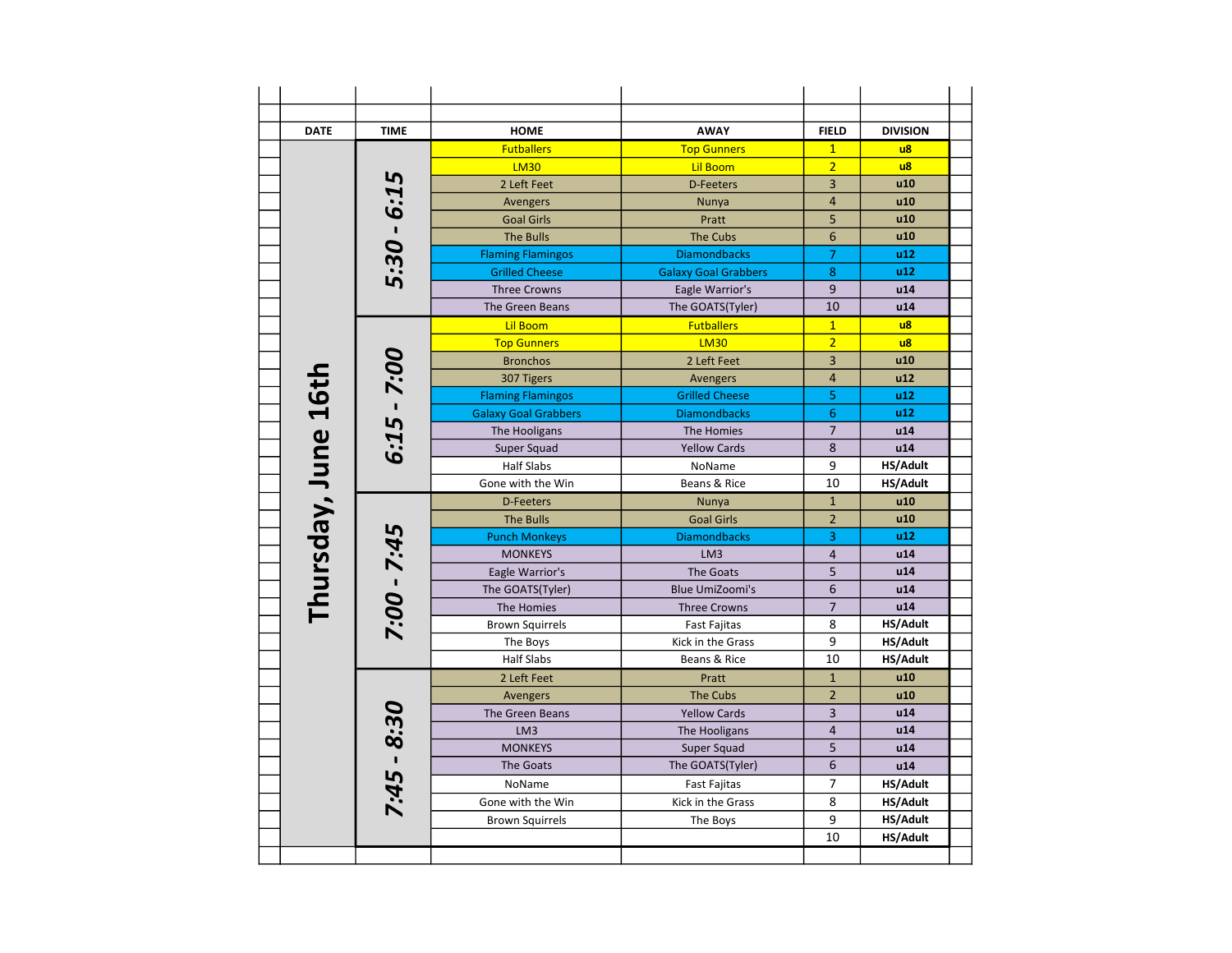| <b>DATE</b>   | <b>TIME</b> | <b>HOME</b>                 | <b>AWAY</b>                 | <b>FIELD</b>            | <b>DIVISION</b> |  |
|---------------|-------------|-----------------------------|-----------------------------|-------------------------|-----------------|--|
|               |             | <b>Futballers</b>           | <b>LM30</b>                 | $\mathbf{1}$            | $\overline{u}$  |  |
|               |             | <b>Lil Boom</b>             | <b>Top Gunners</b>          | $\overline{2}$          | $\overline{u}$  |  |
|               | 5           | Nunya                       | <b>Bronchos</b>             | 3                       | u10             |  |
|               | <b>r:9</b>  | D-Feeters                   | 307 Tigers                  | $\sqrt{4}$              | u10             |  |
|               |             | <b>Goal Girls</b>           | 2 Left Feet                 | 5                       | u10             |  |
|               |             | <b>Grilled Cheese</b>       | <b>Boom</b>                 | $\boldsymbol{6}$        | u12             |  |
|               | 5:30        | <b>Punch Monkeys</b>        | <b>Galaxy Goal Grabbers</b> | $\overline{7}$          | u12             |  |
|               |             | Eagle Warrior's             | The Homies                  | 8                       | u14             |  |
|               |             | <b>Blue UmiZoomi's</b>      | <b>Yellow Cards</b>         | 9                       | u14             |  |
|               |             | Fast Fajitas                | <b>Half Slabs</b>           | 10                      | HS/Adult        |  |
|               |             | <b>Futballers</b>           | <b>Top Gunners</b>          | $\mathbf{1}$            | $\overline{u}$  |  |
|               |             | <b>LM30</b>                 | <b>Lil Boom</b>             | $\overline{2}$          | $\overline{u}$  |  |
|               | 7:00        | Avengers                    | <b>The Bulls</b>            | $\overline{\mathbf{3}}$ | u10             |  |
|               |             | Pratt                       | Nunya                       | $\sqrt{4}$              | u10             |  |
|               |             | <b>Boom</b>                 | <b>Punch Monkeys</b>        | 5                       | u12             |  |
| 21st          |             | <b>Grilled Cheese</b>       | <b>Diamondbakcs</b>         | $6\phantom{1}6$         | u12             |  |
|               | 6:15        | <b>Three Crowns</b>         | LM3                         | $\overline{7}$          | u14             |  |
|               |             | The Green Beans             | <b>MONKEYS</b>              | $\bf 8$                 | u14             |  |
|               |             | Kick in the Grass           | Beans & Rice                | 9                       | HS/Adult        |  |
| Tuesday, June |             | The Boys                    | NoName                      | 10                      | HS/Adult        |  |
|               |             | The Cubs                    | <b>D-Feeters</b>            | $\mathbf{1}$            | u10             |  |
|               |             | <b>Bronchos</b>             | 307 Tigers                  | $\overline{2}$          | u10             |  |
|               |             | <b>Diamondbacks</b>         | <b>Boom</b>                 | $\overline{\mathbf{3}}$ | u12             |  |
|               | 7:45        | <b>Galaxy Goal Grabbers</b> | <b>Flaming Flamingos</b>    | $\overline{4}$          | u12             |  |
|               |             | The Hooligans               | Super Squad                 | 5                       | u14             |  |
|               |             | The Homies                  | The Goats                   | $\boldsymbol{6}$        | u14             |  |
|               | - 00:2      | <b>Yellow Cards</b>         | The GOATS(Tyler)            | $\overline{7}$          | u14             |  |
|               |             | <b>Brown Squirrels</b>      | Gone with the Win           | 8                       | HS/Adult        |  |
|               |             | <b>Half Slabs</b>           | Kick in the Grass           | 9                       | HS/Adult        |  |
|               |             | <b>Fast Fajitas</b>         | The Boys                    | $\overline{10}$         | HS/Adult        |  |
|               |             | <b>Goal Girls</b>           | Avengers                    | $\mathbf{1}$            | u10             |  |
|               |             | 2 Left Feet                 | Nunya                       | $\overline{2}$          | u10             |  |
|               | 30          | LM3                         | Eagle Warrior's             | $\overline{3}$          | u14             |  |
|               |             | <b>Blue UmiZoomi's</b>      | <b>MONKEYS</b>              | $\overline{4}$          | u14             |  |
|               | $\infty$    | Super Squad                 | <b>Three Crowns</b>         | $\overline{\mathbf{5}}$ | u14             |  |
|               |             | The Hooligans               | The Green Beans             | 6                       | u14             |  |
|               | 7:45        | Beans & Rice                | <b>Brown Squirrels</b>      | $\overline{7}$          | HS/Adult        |  |
|               |             | NoName                      | Gone with the Win           | 8                       | HS/Adult        |  |
|               |             | The Boys                    | <b>Half Slabs</b>           | 9                       | HS/Adult        |  |
|               |             |                             |                             | 10                      | HS/Adult        |  |
|               |             |                             |                             |                         |                 |  |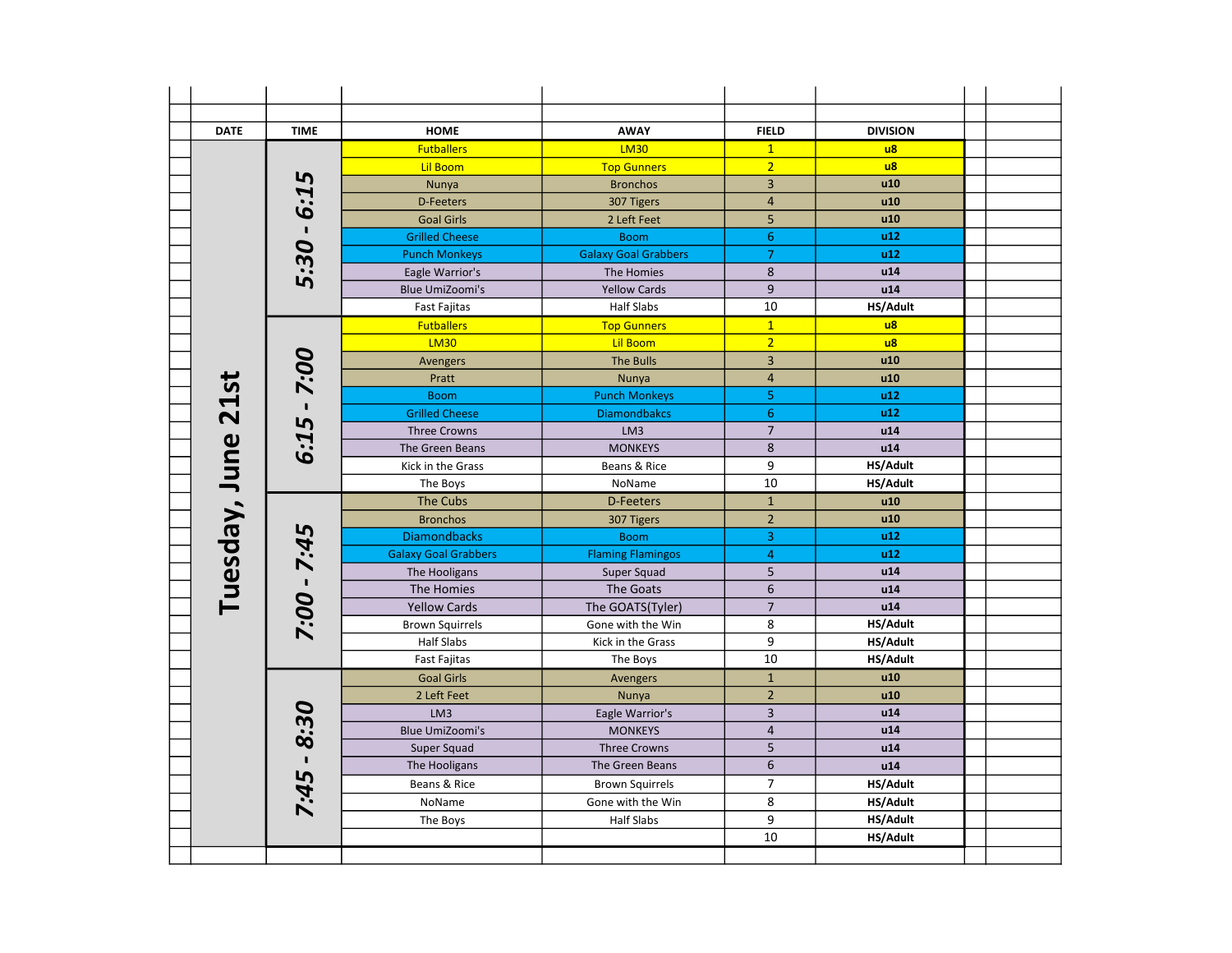| <b>DATE</b>         | <b>TIME</b>   | <b>HOME</b>              | <b>AWAY</b>                 | <b>FIELD</b>    | <b>DIVISION</b> |
|---------------------|---------------|--------------------------|-----------------------------|-----------------|-----------------|
|                     |               | <b>Lil Boom</b>          | <b>Futballers</b>           | $\overline{1}$  | $\overline{u}$  |
|                     |               | <b>Top Gunners</b>       | <b>LM30</b>                 | $\overline{2}$  | $\overline{u}$  |
|                     | 5             | <b>The Bulls</b>         | <b>D-Feeters</b>            | 3               | u10             |
|                     | $5:30 - 6:1$  | Pratt                    | 307 Tigers                  | $\overline{4}$  | u10             |
|                     |               | The Cubs                 | <b>Bronchos</b>             | 5               | u10             |
|                     |               | Nunya                    | <b>Goal Girls</b>           | 6               | u10             |
|                     |               | <b>Grilled Cheese</b>    | <b>Boom</b>                 | $\overline{7}$  | u12             |
|                     |               | <b>Flaming Flamingos</b> | <b>Diamondbakcs</b>         | 8               | u12             |
|                     |               | The Goats                | <b>Yellow Cards</b>         | 9               | u14             |
|                     |               | The Homies               | LM <sub>3</sub>             | 10              | u14             |
|                     |               | <b>Futballers</b>        | <b>LM30</b>                 | $\mathbf{1}$    | $\overline{u}$  |
|                     |               | <b>Lil Boom</b>          | <b>Top Gunners</b>          | $\overline{2}$  | $\overline{u}$  |
|                     |               | <b>D-Feeters</b>         | Avengers                    | 3               | u10             |
|                     | $6:15 - 7:00$ | 307 Tigers               | 2 Left Feet                 | $\overline{a}$  | u10             |
|                     |               | <b>Boom</b>              | <b>Punch Monkeys</b>        | 5               | u12             |
|                     |               | <b>Grilled Cheese</b>    | <b>Galaxy Goal Grabbers</b> | $6\phantom{1}6$ | u12             |
|                     |               | The GOATS(Tyler)         | <b>MONKEYS</b>              | $\overline{7}$  | u14             |
|                     |               | Eagle Warrior's          | Super Squad                 | 8               | u14             |
|                     |               | Kick in the Grass        | <b>Brown Squirrels</b>      | 9               | HS/Adult        |
|                     |               | Gone with the Win        | <b>Fast Fajitas</b>         | 10              | HS/Adult        |
| Thursday, June 23rd |               | <b>Bronchos</b>          | <b>The Bulls</b>            | $\mathbf{1}$    | u10             |
|                     | 7:00 - 7:45   | The Cubs                 | Pratt                       | $\overline{2}$  | u10             |
|                     |               | <b>Diamondbacks</b>      | <b>Boom</b>                 | 3               | u12             |
|                     |               | <b>Blue UmiZoomi's</b>   | The Hooligans               | $\overline{4}$  | u14             |
|                     |               | <b>Three Crowns</b>      | The Green Beans             | 5               | u14             |
|                     |               | The Goats                | LM3                         | 6               | u14             |
|                     |               | <b>Yellow Cards</b>      | <b>MONKEYS</b>              | $\overline{7}$  | u14             |
|                     |               | Beans & Rice             | NoName                      | 8               | HS/Adult        |
|                     |               | Half Slabs               | <b>Brown Squirrels</b>      | 9               | HS/Adult        |
|                     |               | The Boys                 | Gone with the Win           | 10              | HS/Adult        |
|                     |               | <b>Goal Girls</b>        | <b>D-Feeters</b>            | $\mathbf{1}$    | u10             |
|                     |               | Nunya                    | 307 Tigers                  | $\overline{c}$  | u10             |
|                     |               | The Homies               | Super Squad                 | 3               | u14             |
|                     |               | The GOATS(Tyler)         | The Hooligans               | $\overline{4}$  | u14             |
|                     | $7:45 - 8:30$ | Eagle Warrior's          | The Green Beans             | 5               | u14             |
|                     |               | <b>Blue UmiZoomi's</b>   | <b>Three Crowns</b>         | 6               | u14             |
|                     |               | Kick in the Grass        | NoName                      | 7               | HS/Adult        |
|                     |               | <b>Fast Fajitas</b>      | Beans & Rice                | 8               | HS/Adult        |
|                     |               | Gone with the Win        | <b>Half Slabs</b>           | 9               | HS/Adult        |
|                     |               |                          |                             | 10              | HS/Adult        |
|                     |               |                          |                             |                 |                 |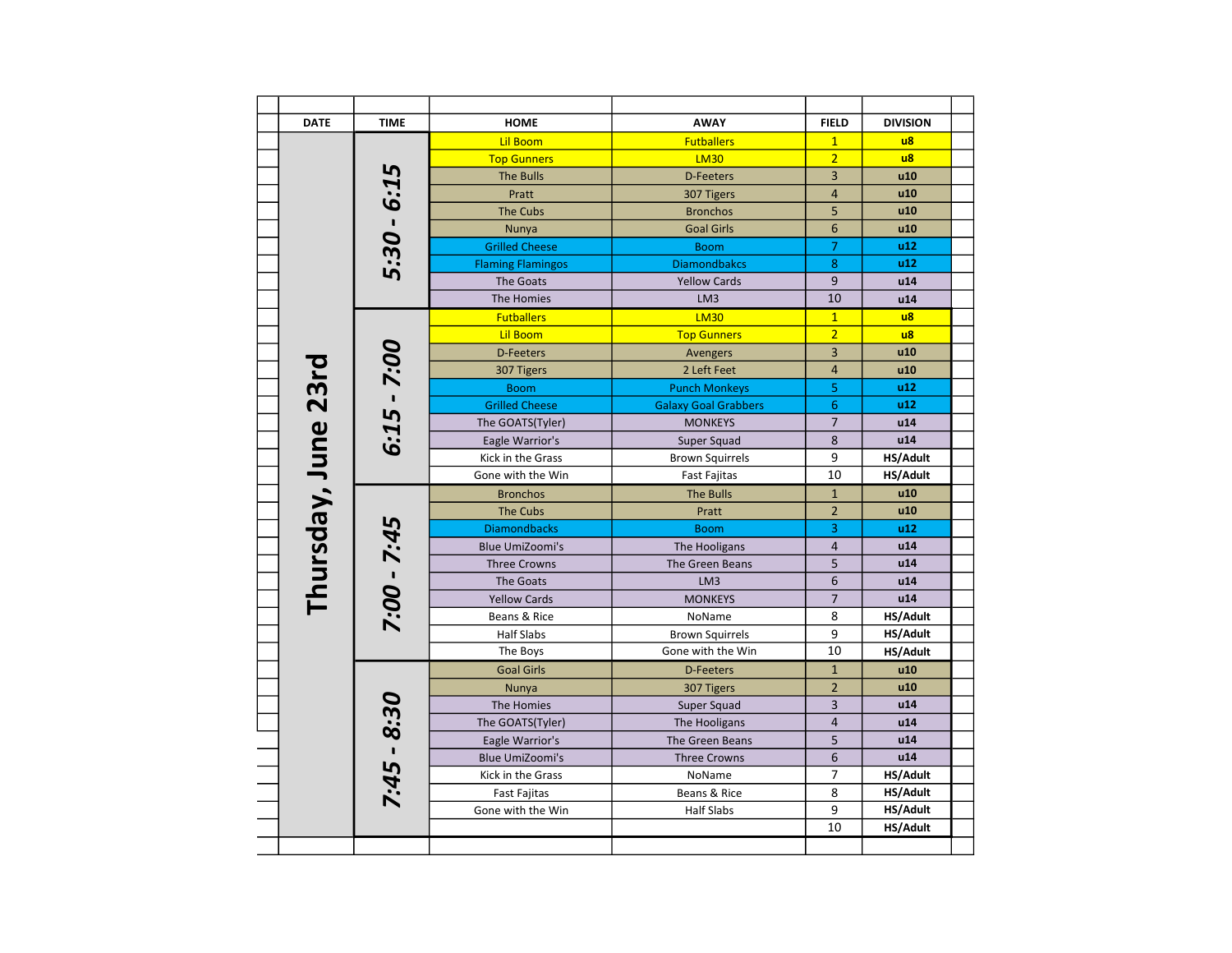| <b>DATE</b>        | <b>TIME</b>   | <b>AWAY</b><br><b>HOME</b>  |                             | <b>FIELD</b>            | <b>DIVISION</b> |
|--------------------|---------------|-----------------------------|-----------------------------|-------------------------|-----------------|
|                    |               | <b>Futballers</b>           | <b>Top Gunners</b>          | $\mathbf{1}$            | $\overline{u}$  |
|                    |               | <b>LM30</b>                 | Lil Boom                    | $\overline{2}$          | $\overline{u}$  |
|                    |               | Avengers                    | <b>Bronchos</b>             | 3                       | u10             |
|                    |               | 2 Left Feet                 | <b>The Cubs</b>             | $\overline{4}$          | u10             |
|                    |               | <b>The Bulls</b>            | Pratt                       | 5                       | u10             |
|                    | $5:30 - 6:15$ | <b>Flaming Flamingos</b>    | <b>Grilled Cheese</b>       | 6                       | u12             |
|                    |               | <b>Punch Monkeys</b>        | <b>Galaxy Goal Brabbers</b> | $\overline{7}$          | u12             |
|                    |               | <b>MONKEYS</b>              | The Goats                   | 8                       | u14             |
|                    |               | Super Squad                 | LM3                         | 9                       | u14             |
|                    |               | The Hooligans               | <b>Yellow Cards</b>         | 10                      | u14             |
|                    |               | <b>Lil Boom</b>             | <b>Futballers</b>           | $\overline{1}$          | $\overline{u}$  |
|                    |               | <b>Top Gunners</b>          | <b>LM30</b>                 | $\overline{2}$          | $\overline{u}$  |
|                    |               | 307 Tigers                  | <b>Goal Girls</b>           | 3                       | u10             |
|                    | $6:15 - 7:00$ | <b>Bronchos</b>             | <b>D-Feeters</b>            | $\overline{4}$          | u10             |
|                    |               | <b>Grilled Cheese</b>       | <b>Diamondbakcs</b>         | 5                       | u12             |
|                    |               | <b>Galaxy Goal Grabbers</b> | <b>Boom</b>                 | $6\phantom{1}$          | u12             |
|                    |               | The Green Beans             | The Homies                  | $\overline{7}$          | u14             |
|                    |               | <b>Three Crowns</b>         | The GOATS(Tyler)            | $\boldsymbol{8}$        | u14             |
|                    |               | NoName                      | <b>Brown Squirrels</b>      | 9                       | HS/Adult        |
|                    |               | Beans & Rice                | The Boys                    | 10                      | HS/Adult        |
| Tuesday, June 28th |               | <b>The Cubs</b>             | <b>Nunya</b>                | $\mathbf 1$             | u10             |
|                    |               | Pratt                       | <b>Avengers</b>             | $\overline{2}$          | u10             |
|                    | 7:00 - 7:45   | <b>Punch Monkeys</b>        | <b>Flaming Flamingos</b>    | 3                       | u12             |
|                    |               | <b>Diamondbacks</b>         | <b>Galaxy Goal Brabbers</b> | $\overline{4}$          | u12             |
|                    |               | <b>Blue UmiZoomi's</b>      | Eagle Warrior's             | 5                       | u14             |
|                    |               | The Goats                   | Super Squad                 | 6                       | u14             |
|                    |               | <b>MONKEYS</b>              | The Hooligans               | $\overline{7}$          | u14             |
|                    |               | <b>Yellow Cards</b>         | <b>Three Crowns</b>         | 8                       | u14             |
|                    |               | <b>Fast Fajitas</b>         | Kick in the Grass           | 9                       | <b>HS/Adult</b> |
|                    |               | <b>Half Slabs</b>           | NoName                      | 10                      | HS/Adult        |
|                    |               | <b>The Bulls</b>            | 2 Left Feet                 | $\mathbf{1}$            | u10             |
|                    |               | <b>Goal Girls</b>           | <b>Bronchos</b>             | $\overline{2}$          | u10             |
|                    |               | The Homies                  | <b>Blue UmiZoomi's</b>      | 3                       | u14             |
|                    |               | The GOATS(Tyler)            | Eagle Warrior's             | $\overline{\mathbf{4}}$ | u14             |
|                    | $7:45 - 8:30$ | The Hooligans               | <b>The Goats</b>            | 5                       | u14             |
|                    |               | The Green Beans             | Super Squad                 | 6                       | u14             |
|                    |               | Gone with the Win           | Beans & Rice                | 7                       | HS/Adult        |
|                    |               | <b>Brown Squirrels</b>      | <b>Fast Fajitas</b>         | 8                       | HS/Adult        |
|                    |               | The Boys                    | Kick in the Grass           | 9                       | HS/Adult        |
|                    |               |                             |                             | 10                      | HS/Adult        |
|                    |               |                             |                             |                         |                 |